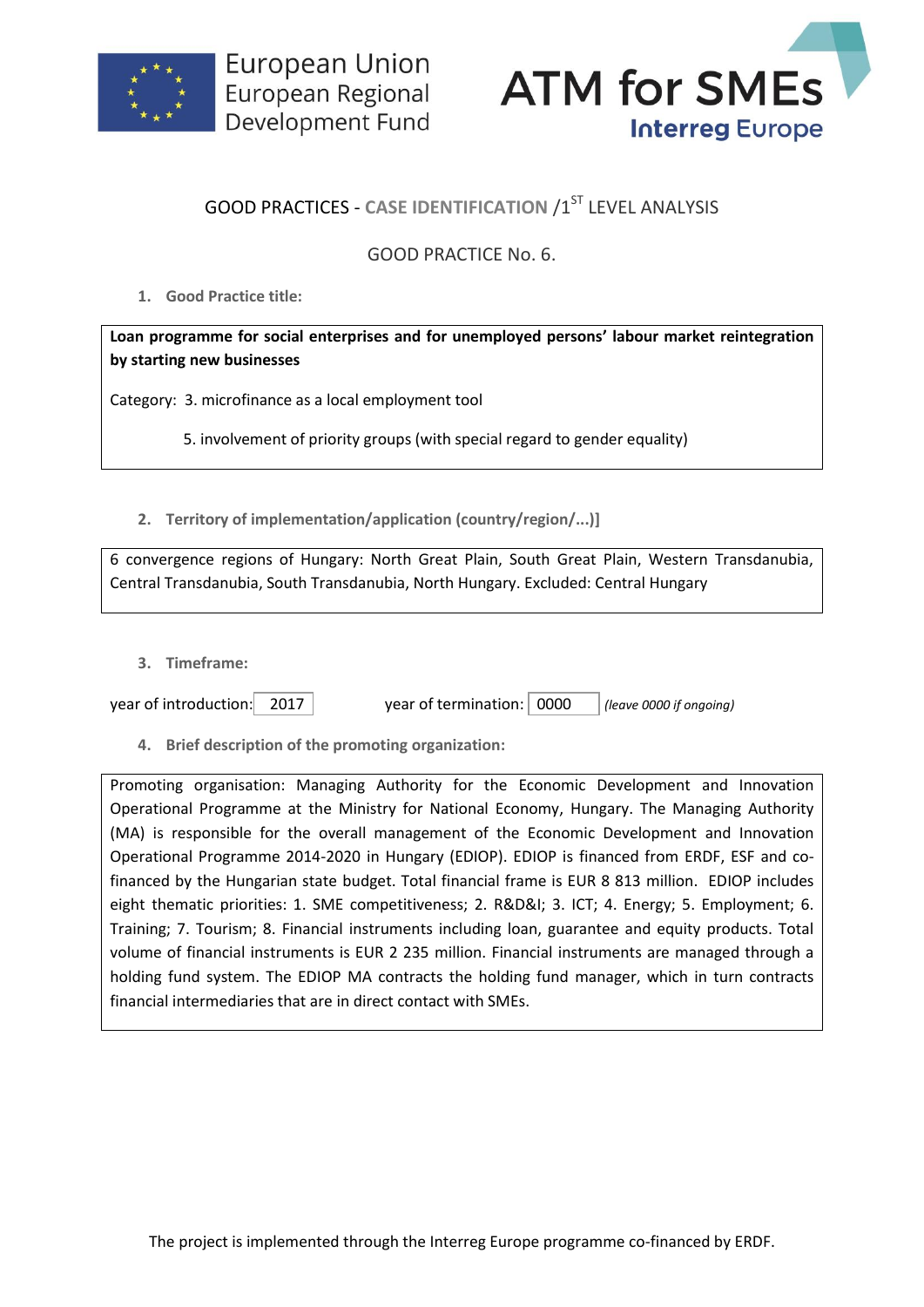



**5. Main objective of the initiative:**

The objective of the scheme is twofold: 1) improving the competitiveness of social enterprises and 2) supporting unemployed persons in starting new business. As for social enterprises the objective of the assistance is to strengthen the employment potential of these enterprises and to contribute to their sustainable operation through stable, own revenue sources, which rely on market based products and services. The assistance helps social enterprises set up a feasible business model, market their products and enter new markets. As for unemployed people the main objective is their reintegration in the labour market through providing loan with favourable conditions to start new business.

**6. Brief explanation of the initiative:**

The volume of loan is EUR 3 300 – EUR 166 700 for social enterprises and EUR 3 300 – EUR 33 300 for unemployed people. Preferential interest rate will be used, furthermore costs and fees related to the loan product strictly limited for the involved financial intermediaries. Loan duration is max 10 years for social enterprises and 7 years for unemployed people. Own resources should reach min 5% if the loan is under the de minimis regime and min 25% if the loan is under regional aid.

**7. Target group and measures to involve the target group:**

Target group of the scheme is twofold corresponding the objective: 1) Social enterprises should have at least two, closed business years and should demonstrate operational features typical for social enterprises. To this end they should follow a social approach beyond their business approach. They should operate as non-profit or civil organisations (not-for-profit companies, social cooperatives, foundations, associations). Profit of their business should be used for their social objectives. In their management they should apply a participative decision making. 2) Concerning the unemployed persons eligible applicants are private entrepreneurs and freshly established micro companies if their owners are able to certify that they were not employed before becoming a private entrepreneur or establishing the company or they received some of other kind of support that had prepared the establishment of the new enterprise.

## **8. Innovativeness:**

The loan scheme is specifically developed for social enterprises and unemployed people. No such calls were launched under preceding programmes.